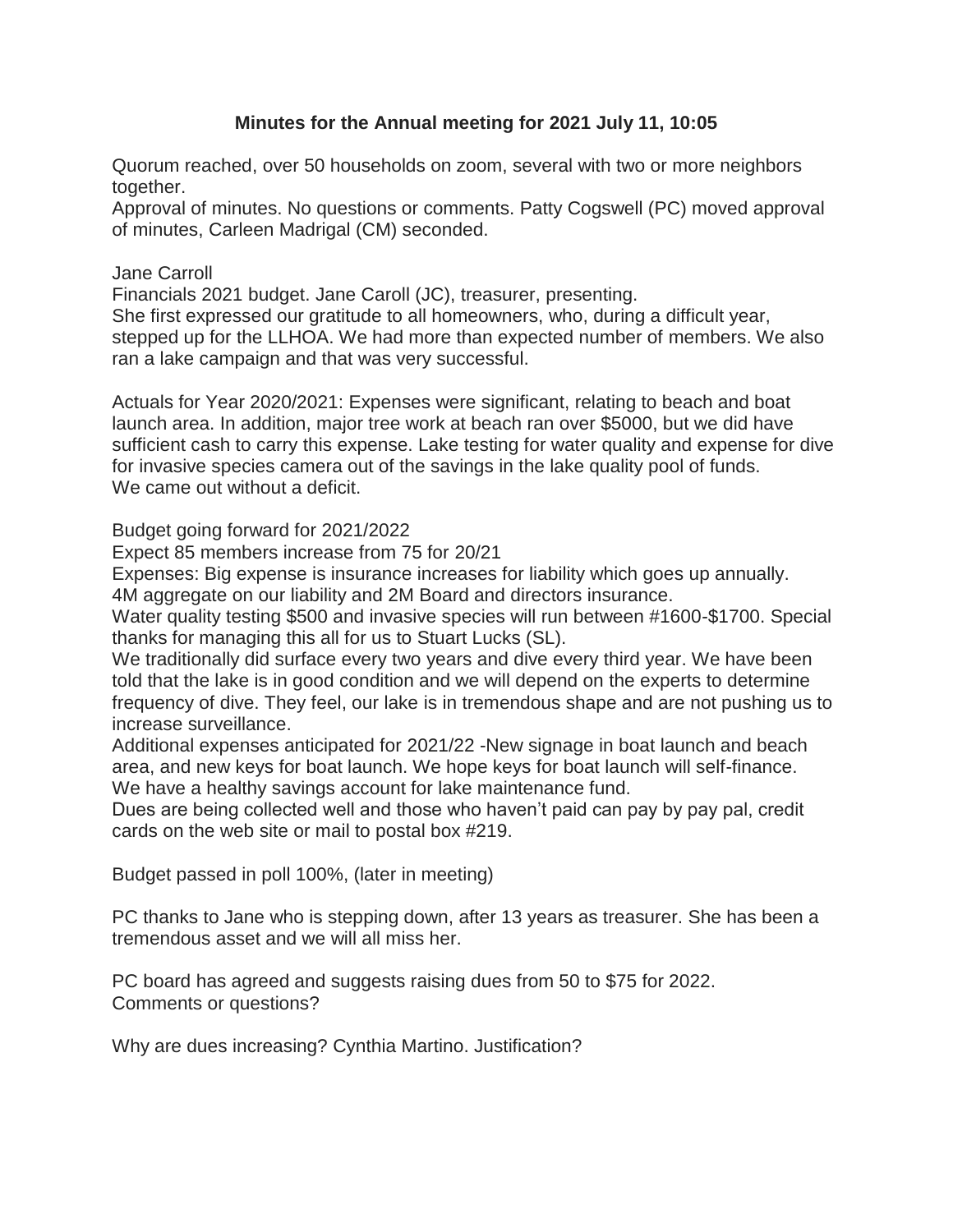Increase insurance costs, signage, and water quality has increased this year, and Brenda Gewurz (BG) reminds everyone that a big expense is maintenance of dock and access point for boat launch.

PC asked when was last time we increased dues? At least 8-10 years.

How many deeded rights are members of the LLHOA? Sarah Trout.

CM we are getting a list of deeded homeowners, as it would be an important idea to create a list.

PC wants everyone to encourage all homeowners to become members....we keep lake clean and well maintained. We are the stewards of this lake.

BG asked for volunteers to run membership committee, encouraging new members and helping create a list.

#### Wendy Ungar. Too steep a jump!

What amount was used for beach development? We don't keep accounting separately. PC volunteers did most of maintenance work on beach work....only tree, which was a safety issue, was costly this past year.

PC and SL Our suggestion is to go to \$25 so we don't need to do increases annually. We could go to \$10 but then we might need to increase more often.

CM also we are expecting 85 members but may not be able to get there and would need to increase dues.

Note, ZEv Hershtal (ZH) We are a 501 C NFP, so membership fees can be a tax deductible expense as well as any additional donations.

Poll on increase dues was taken after water quality discussion. 39 plus households voted, so 38 plus yes votes and only one no. Majority in favor of increasing dues to \$75. Passed.

#### Water quality report

Stuart Lucks (SL) 20 years we are testing for several things

- 1. water clarity, acid rain, pollution, chlorophyll, and other chemicals, etc. samples taken several times a year, and brought into labs at Paul Smith. and Stuart can use help in collection.One year there was too much salt but the town seems to have changed their policy and use less salt and more sand. We depend on homeowners also being watchful and reporting to us.
- 2. Invasive species They generally test more popular areas like boat launch. Paul Smith did it for several years but now we had to use a new agency out of saranac Lake. They do a surface collection and did it once already this year.
- 3. We are now using a lake steward who is there Saturday and sundays for the 10 weeks of the summer. Person is very informative and can help boaters determine where to get cleaned etc.

We can also be proud of the work of the LLHOA in keeping lake clean. Question from Sigi Moriece. Tiger snails do not seem to be included, or identified. SL will check with the company who is doing the work.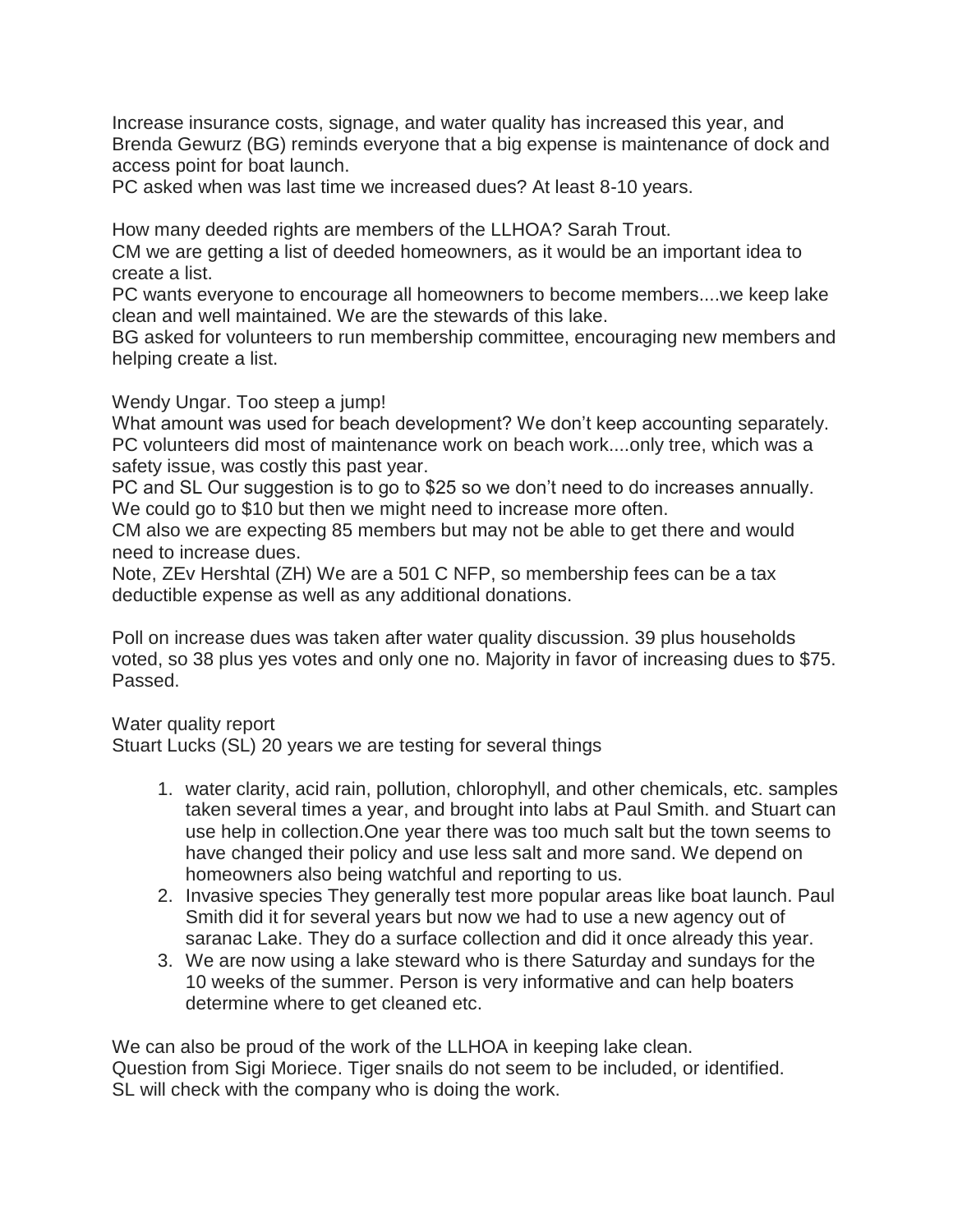Will report be shared? SL has 2020 available and can share it with anyone who wants it through Cynthia. PC we can also load it on our web site.

Question: lake quality is not in the budget. Jane Carroll said we use special lake quality fund for both water quality and invasive species. PC and BG said we do need to add some amount at least in next year's budget for water quality, as the fund should be saved in case we ever require emergency clean -up.

Beach and boat launch area donation:

Thank you to Cox and Grunstein families for the donation. Paperwork all signed and in process of being filed in Malone.

This is exciting and still many details can be worked out. Map of the area has been put up.

Deborah Driscoll asked if path is now restricted to access the beach. CM the access is now going to be loon lake terrasse drive. It is not a drive but a path only.

Peter Trout asked didn't deeded rights include path? CM if anyone has a deed with this on their deed, show it to us as we didn't find it and we are sure Grunstein and Judy Cox investigated this properly.

## Beach B:

We now have to decide what we are doing with the former docks area and so do we want fishing, swimming, quiet space? Etc. David Weschler (DW) and CM have agreed to chair a committee about the potential use. CM welcomes all comments and people bringing their input in.

Q- What are we considering?

CM right now we are setting up the committee and brainstorming.

Carroll Yarnell there are docks there and will we be allowed to put additional docks in? PC said this is part of the discussion. Whether docks are not all legal.

Ebeth Scatchard asked what are our intentions. Has any discussion happened already? PC that is the nature of the committee to discuss what we can do with this land. What do we need as a community and how do we get there?

Tim Shepard we live adjacent to boat launch. I am concerned about parking and congestion. Blue Spruce drive is narrow and dune buggy are also running quickly. Parking needs regulation.

PC creating a parking area is a consideration in the land we now own.

MV also lake terrasse drive needs parking regulations. Especially need clearance for emergency vehicles at the beach or one of the nearby homes.

We generally need speed limits on both loon lake terrasse and garden road. Beach area is a non buildable area.

Beach A committee. Report given in by chair JC.

Met twice already. Focus on upper level and canoe racks. Derek Van Campen offered to build racks if we provide lumber. Thanks

Concrete steps? Looking into what to do with these.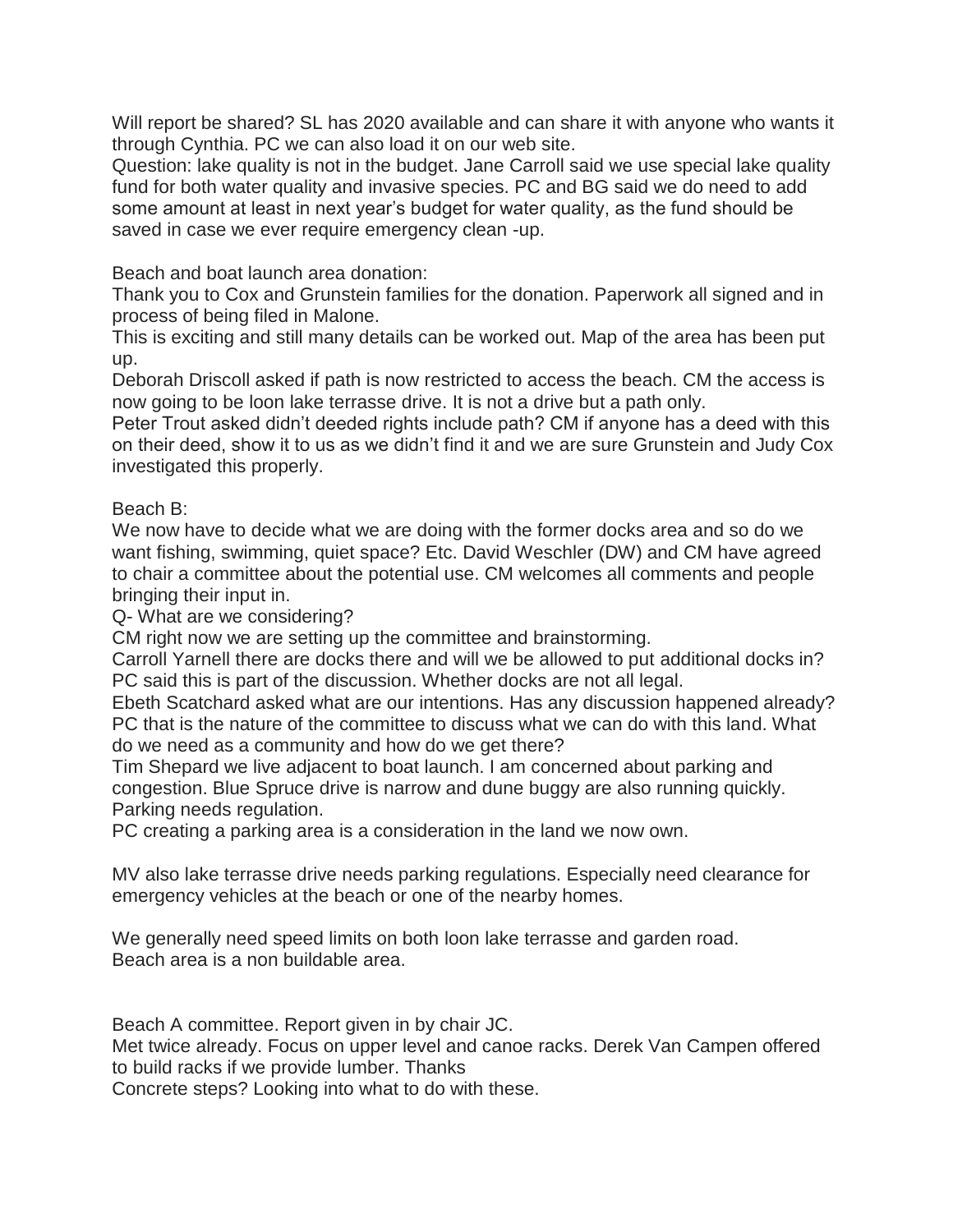Committee considering if we want any additional programming at je beach? Story hour for kids?

Finally, no fishing allowed on public beach! Young child got a hook in hand recently. BG floating dock can be dangerous, and a liability. No diving perhaps?

Tom Crain He weeds, mows and puts in the floating dock, and feels floating dock is safe enough.

MV people might come in by kayak or canoe and may need to have place to park their boats temporarily.

People may have trouble lifting kayak up onto racks. Should we ask people to pay \$10 to get a dedicated spot on the rack?

Beach A committee will have a lot to discuss!

Boat launch. Finally, board decided lock will be changed. We will give out new keys and keep your old keys and lock change will be done on November 1. \$10. Keys will be numbered.

PC Please don't share your keys with renters, non-deeded right owners, etc.

Deeded rights need to be presented or proof of shore line property, to get a key as well as photo ID. Committee for boat launch key change will put up signs to let all know lock change is happening. Everyone will be asked to fill out a form and get packet of useful information on invasive species, on boating best practices.

Sigi Moriece: Fishing derby being launched on garden road on a private lot, with lots of outside boats, so please ban them.

Pc hard to stop private property people and not much we can do.

CM Lake steward July until Labor Day (Jordan) has been keeping records of what kind of boats and how many etc. Also checks for invasive species.

This is a trial run so we can see how it goes.

Next year we will apply for a grant if we want to maintain the steward again.

Do we want earlier dates for those? Probably too expensive.

High speed Internet options:

Starlink (Elon musk) moving closer to us and there are people with name on their list. Download Starlink app and get app to get name on the list.

Neil Miller put in a cell boaster and getting good reception for his cell phone with this. Tom Bartis states that town Franklin is the least served area in the state. Hope to get a grant to get this improved.

Voting.

Results will be announced Monday morning. Voting can continue by email until 7:00 pm. Members only.